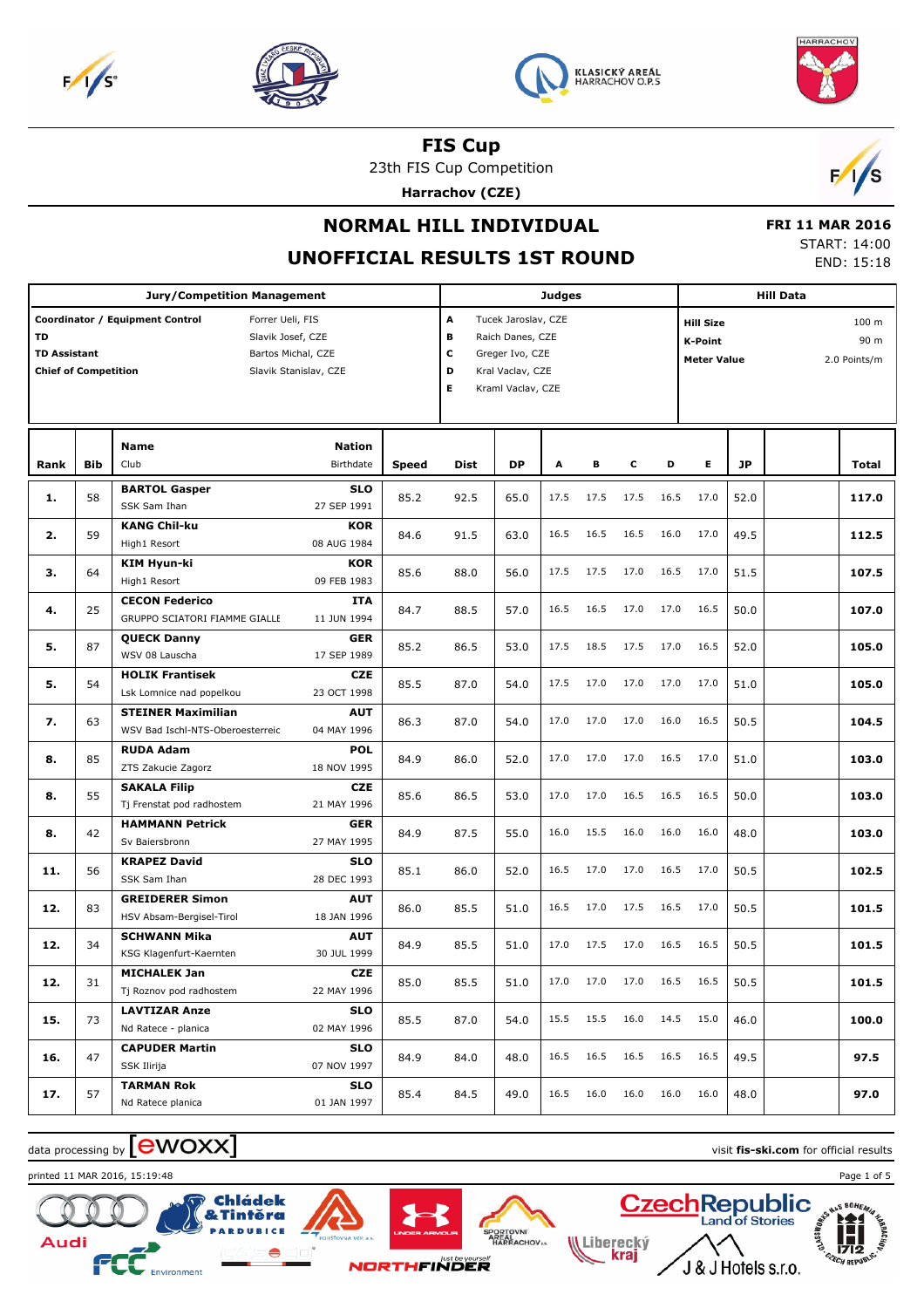







23th FIS Cup Competition

**Harrachov (CZE)**



# **NORMAL HILL INDIVIDUAL**

## **FRI 11 MAR 2016**

**UNOFFICIAL RESULTS 1ST ROUND**

START: 14:00 END: 15:18

|      |     |                                             |                           |              |      |           |      |      |      |      |      |           | LIVD. 19.14 |
|------|-----|---------------------------------------------|---------------------------|--------------|------|-----------|------|------|------|------|------|-----------|-------------|
|      |     | <b>Name</b>                                 | <b>Nation</b>             |              |      |           |      |      |      |      |      |           |             |
| Rank | Bib | Club                                        | Birthdate                 | <b>Speed</b> | Dist | <b>DP</b> | Α    | В    | c    | D    | E.   | <b>JP</b> | Total       |
| 17.  | 53  | <b>SCHAFFER Lucas</b>                       | <b>AUT</b>                | 85.8         | 84.0 | 48.0      | 16.0 | 16.5 | 17.0 | 16.5 | 16.0 | 49.0      | 97.0        |
|      |     | SK Rottenmann-Steiermark                    | 03 AUG 1995               |              |      |           |      |      |      |      |      |           |             |
| 19.  | 39  | <b>DOLEZEL Dusan</b>                        | <b>CZE</b>                | 84.7         | 83.0 | 46.0      | 16.5 | 17.5 | 17.0 | 16.5 | 17.0 | 50.5      | 96.5        |
|      |     | Tj Frenstat pod radhostem                   | 05 JUN 1998               |              |      |           |      |      |      |      |      |           |             |
| 20.  | 82  | <b>KANTYKA Przemyslaw</b>                   | <b>POL</b>                | 85.5         | 83.0 | 46.0      | 16.5 | 16.0 | 17.0 | 16.5 | 17.0 | 50.0      | 96.0        |
|      |     | Lks Klimczok bystra                         | 15 DEC 1996               |              |      |           |      |      |      |      |      |           |             |
| 20.  | 68  | <b>WAGNER Lukas</b>                         | <b>GER</b>                | 84.4         | 83.0 | 46.0      | 17.0 | 17.0 | 16.5 | 16.5 | 16.5 | 50.0      | 96.0        |
|      |     | WSV 08 Lauscha                              | 07 MAR 1995               |              |      |           |      |      |      |      |      |           |             |
| 20.  | 67  | <b>SCHMID Constantin</b>                    | <b>GER</b>                | 85.2         | 83.0 | 46.0      | 16.5 | 16.5 | 17.0 | 17.0 | 16.0 | 50.0      | 96.0        |
|      |     | Wsv Oberaudorf                              | 27 NOV 1999               |              |      |           |      |      |      |      |      |           |             |
| 23.  | 84  | <b>LEJA Krzysztof</b>                       | <b>POL</b>                | 85.6         | 83.0 | 46.0      | 16.5 | 16.5 | 16.5 | 16.5 | 16.5 | 49.5      | 95.5        |
|      |     | AZS ZAKOPANE                                | 21 FEB 1996               |              |      |           |      |      |      |      |      |           |             |
| 23.  | 76  | <b>CINTIMAR Muhammet Irfan</b>              | <b>TUR</b>                | 85.5         | 83.0 | 46.0      | 16.5 | 16.5 | 16.5 | 16.5 | 16.0 | 49.5      | 95.5        |
|      |     |                                             | 16 JUL 1997               |              |      |           |      |      |      |      |      |           |             |
| 25.  | 86  | <b>DREHER Michael</b><br>SC 1906 Oberstdorf | <b>GER</b><br>30 JAN 1993 | 84.3         | 82.5 | 45.0      | 16.5 | 16.5 | 17.0 | 16.5 | 16.5 | 49.5      | 94.5        |
|      |     | <b>JELAR Ziga</b>                           | <b>SLO</b>                |              |      |           |      |      |      |      |      |           |             |
| 26.  | 79  | Sk Triglav kranj                            | 22 OCT 1997               | 85.0         | 82.0 | 44.0      | 17.0 | 16.5 | 17.0 | 16.5 | 16.5 | 50.0      | 94.0        |
|      |     | <b>HEINRICH Tim</b>                         | <b>GER</b>                |              |      |           |      |      |      |      |      |           |             |
| 27.  | 81  | Wsv Schmiedefeld                            | 06 MAY 1995               | 85.4         | 81.5 | 43.0      | 16.5 | 16.5 | 16.5 | 16.5 | 16.5 | 49.5      | 92.5        |
|      |     | <b>MEZNAR Mitja</b>                         | <b>SLO</b>                |              |      |           |      |      |      |      |      |           |             |
| 27.  | 77  | <b>NSK TRZIC FMG</b>                        | 30 JUN 1988               | 85.9         | 81.5 | 43.0      | 16.5 | 16.5 | 17.0 | 16.5 | 16.5 | 49.5      | 92.5        |
|      |     | <b>FABIJAN Nik</b>                          | <b>SLO</b>                |              |      |           |      |      |      |      |      |           |             |
| 27.  | 48  | Sk Triglav kranj                            | 18 JUN 1997               | 86.5         | 81.5 | 43.0      | 16.5 | 16.0 | 16.5 | 16.5 | 16.5 | 49.5      | 92.5        |
|      |     | <b>SEIDL Fabian</b>                         | <b>GER</b>                |              |      |           |      |      |      |      |      |           |             |
| 30.  | 43  | Sc Auerbach                                 | 23 JUN 1997               | 84.3         | 81.0 | 42.0      | 17.0 | 16.5 | 16.5 | 16.0 | 16.5 | 49.5      | 91.5        |
|      |     | <b>VARESCO Daniele</b>                      | ITA                       |              |      |           |      |      |      |      |      |           |             |
| 31.  | 40  | G.S. FIAMME ORO MOENA                       | 25 JUL 1995               | 84.9         | 82.0 | 44.0      | 16.0 | 15.0 | 16.0 | 15.5 | 15.5 | 47.0      | 91.0        |
|      |     | <b>AIGRO Artti</b>                          | <b>EST</b>                |              |      |           |      |      |      | 16.0 |      |           |             |
| 31.  | 36  | Pohjakotkas/Otepaa                          | 29 AUG 1999               | 85.4         | 81.0 | 42.0      | 16.0 | 16.5 | 16.5 |      | 16.5 | 49.0      | 91.0        |
| 33.  | 70  | <b>HAHN Julian</b>                          | <b>GER</b>                | 85.5         | 80.0 | 40.0      | 17.0 | 17.0 | 16.5 | 16.5 | 16.5 | 50.0      | 90.0        |
|      |     | WSV Gruena                                  | 07 NOV 1997               |              |      |           |      |      |      |      |      |           |             |
| 34.  | 71  | <b>MAYLAENDER Dominik</b>                   | GER                       | 85.6         | 79.5 | 39.0      | 16.5 | 16.5 | 16.5 | 16.5 | 16.0 | 49.5      | 88.5        |
|      |     | SC Degenfeld                                | 20 MAR 1995               |              |      |           |      |      |      |      |      |           |             |
| 34.  | 69  | <b>LACKNER Thomas</b>                       | <b>AUT</b>                | 85.6         | 79.5 | 39.0      | 16.5 | 17.5 | 16.5 | 16.5 | 16.0 | 49.5      | 88.5        |
|      |     | HSV Absam-Bergisel-Tirol                    | 09 APR 1993               |              |      |           |      |      |      |      |      |           |             |
| 34.  | 60  | <b>BOGATAJ Tine</b>                         | <b>SLO</b>                | 85.2         | 80.5 | 41.0      | 15.5 | 16.0 | 17.0 | 16.0 | 15.5 | 47.5      | 88.5        |
|      |     | SSK Ilirija                                 | 11 MAY 1998               |              |      |           |      |      |      |      |      |           |             |
| 37.  | 62  | <b>ANTONISSEN Lars</b>                      | <b>NED</b>                | 86.0         | 79.5 | 39.0      | 16.0 | 16.5 | 16.5 | 16.0 | 16.0 | 48.5      | 87.5        |
|      |     |                                             | 31 JUL 1995               |              |      |           |      |      |      |      |      |           |             |
| 37.  | 27  | <b>MARCHUKOV Aleksandr</b>                  | <b>RUS</b>                | 84.7         | 80.0 | 40.0      | 16.5 | 16.0 | 16.0 | 15.5 | 15.0 | 47.5      | 87.5        |
|      |     | Sankt-Petersburg                            | 08 OCT 2000               |              |      |           |      |      |      |      |      |           |             |

#### $\alpha$  data processing by  $\boxed{\text{ewOX}}$

printed 11 MAR 2016, 15:19:48 Page 2 of 5







Liberecký<br>**Kraj** 

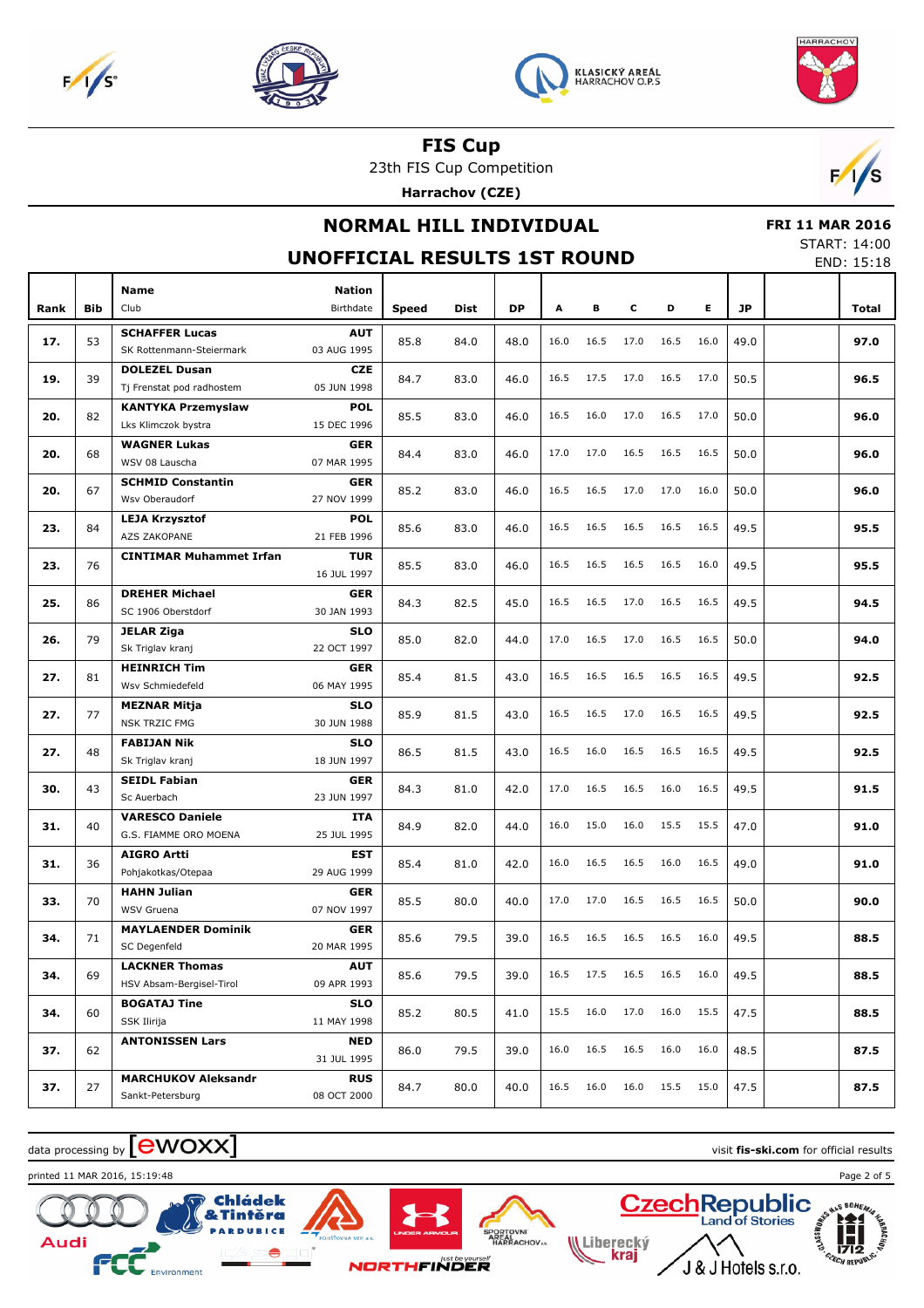







23th FIS Cup Competition

**Harrachov (CZE)**



## **NORMAL HILL INDIVIDUAL**

## **FRI 11 MAR 2016**

**UNOFFICIAL RESULTS 1ST ROUND**

| START: 14:00 |            |
|--------------|------------|
|              | END: 15:18 |

|      |            | <b>Name</b>                                               | <b>Nation</b>             |       |             |           |      |           |      |           |      |           |       |
|------|------------|-----------------------------------------------------------|---------------------------|-------|-------------|-----------|------|-----------|------|-----------|------|-----------|-------|
| Rank | <b>Bib</b> | Club                                                      | Birthdate                 | Speed | <b>Dist</b> | <b>DP</b> | А    | В         | c    | D         | E.   | <b>JP</b> | Total |
|      |            | <b>DELLASEGA Roberto</b>                                  | <b>ITA</b>                |       |             |           |      |           |      |           |      |           |       |
| 39.  | 44         | GRUPPO SCIATORI FIAMME GIALLE                             | 15 JUN 1990               | 85.7  | 81.0        | 42.0      | 15.0 | 14.5      | 15.0 | 15.5      | 14.5 | 44.5      | 86.5  |
|      |            | <b>DEMIR Ayberk</b>                                       | <b>TUR</b>                |       |             |           | 16.0 | 16.5      | 16.0 | 16.0      | 16.0 |           |       |
| 40.  | 65         |                                                           | 14 FEB 1997               | 85.2  | 78.5        | 37.0      |      |           |      |           |      | 48.0      | 85.0  |
| 40.  | 29         | <b>WASEK Pawel</b>                                        | <b>POL</b>                | 85.0  | 78.5        | 37.0      | 15.5 | 16.5      | 15.5 | 16.5      | 16.0 | 48.0      | 85.0  |
|      |            | KS Wisla Wisla                                            | 02 JUN 1999               |       |             |           |      |           |      |           |      |           |       |
| 42.  | 75         | <b>JARZABEK Dawid</b>                                     | <b>POL</b>                | 85.4  | 77.5        | 35.0      | 16.5 | 16.0      | 16.5 | 16.5      | 16.0 | 49.0      | 84.0  |
|      |            | TS Wisla Zakopane                                         | 03 MAR 1999               |       |             |           |      |           |      |           |      |           |       |
| 42.  | 52         | <b>MITROFAN Nicolae Sorin</b>                             | <b>ROU</b>                | 84.5  | 78.0        | 36.0      | 16.5 | 16.0      | 16.0 | 16.0      | 15.5 | 48.0      | 84.0  |
|      |            | CSS Brasovia                                              | 26 MAR 1999               |       |             |           |      |           |      |           |      |           |       |
| 44.  | 28         | <b>WIENERROITHER Julian</b>                               | <b>AUT</b>                | 85.9  | 77.5        | 35.0      | 16.0 | 16.5      | 16.0 | 16.0      | 16.0 | 48.0      | 83.0  |
|      |            | SK Saalfelden-Salzburg                                    | 05 JUL 1999               |       |             |           |      |           |      |           |      |           |       |
| 45.  | 61         | <b>MIETUS Krzysztof</b>                                   | <b>POL</b>                | 85.6  | 88.0        | 56.0      | 10.0 | 9.0       | 8.5  | 8.5       | 9.0  | 26.5      | 82.5  |
|      |            | AZS Zakopane                                              | 08 MAR 1991               |       |             |           |      |           |      |           |      |           |       |
| 46.  | 72         | <b>HAYBOECK Alexander</b>                                 | <b>AUT</b>                | 85.5  | 76.5        | 33.0      | 17.0 | 16.5      | 16.0 | 16.0      | 16.0 | 48.5      | 81.5  |
|      |            | UVB Hinzenbach-Oberoesterreich                            | 08 JUL 1995               |       |             |           |      |           |      |           |      |           |       |
| 46.  | 41         | <b>SENONER Joy</b>                                        | <b>ITA</b>                | 84.7  | 77.0        | 34.0      | 16.5 | 16.0      | 16.0 | 15.5      | 15.0 | 47.5      | 81.5  |
|      |            | S. C. GARDENA RAIFFEISEN GHERI                            | 21 AUG 1997               |       |             |           |      |           |      |           |      |           |       |
| 48.  | 24         | <b>REVILLIOD BLANCHARD Noelig</b>                         | <b>FRA</b>                | 84.6  | 75.5        | 31.0      | 16.0 | 16.0      | 16.0 | 16.0      | 16.0 | 48.0      | 79.0  |
|      |            | Les Contamines montjoie                                   | 20 DEC 1997               |       |             |           |      |           |      |           |      |           |       |
| 49.  | 50         | <b>KASTELIK Dominik</b>                                   | <b>POL</b><br>09 JUN 1998 | 85.2  | 75.5        | 31.0      | 16.0 | 16.0      | 15.0 | 16.0      | 15.0 | 47.0      | 78.0  |
|      |            | SS-R LZS Sokol Szczyrk                                    |                           |       |             |           |      |           |      |           |      |           |       |
| 50.  | 49         | <b>DI LENARDO Zeno</b><br>SCI C.A.I. MONTE LUSSARI A.S.D. | <b>ITA</b><br>19 OCT 1995 | 84.7  | 74.0        | 28.0      | 15.5 | 16.0      | 16.0 | 16.0      | 15.5 | 47.5      | 75.5  |
|      |            | <b>KVEDER Miha</b>                                        | <b>SLO</b>                |       |             |           |      |           |      |           |      |           |       |
| 51.  | 74         | Ssk Sam ihan                                              | 18 OCT 1993               | 85.9  | 82.5        | 45.0      | 8.5  | 10.0      | 9.5  | 9.5       | 9.5  | 28.5      | 73.5  |
|      |            | <b>PACURAR Radu Mihai</b>                                 | <b>ROU</b>                |       |             |           |      |           |      |           |      |           |       |
| 52.  | 16         | Cs Dinamo rasnov                                          | 06 SEP 2001               | 84.9  | 73.0        | 26.0      | 16.0 | 15.5      | 15.5 | 16.0      | 15.5 | 47.0      | 73.0  |
|      |            | <b>MALTSEV Kevin</b>                                      | <b>EST</b>                |       |             |           |      |           |      |           |      |           |       |
| 53.  | 35         | Elva Skiclub                                              | 04 JUL 2000               | 85.2  | 73.5        | 27.0      | 15.5 | 14.0      | 14.5 | 16.0      | 15.0 | 45.0      | 72.0  |
|      |            | <b>BROWN A J</b>                                          | <b>USA</b>                |       |             |           |      |           |      |           |      |           |       |
| 54.  | 80         | Norge Ski Club                                            | 28 FEB 1995               | 85.5  | 73.0        | 26.0      | 14.5 | 15.0      | 15.5 | 16.0      | 15.0 | 45.5      | 71.5  |
|      |            | <b>LONGO Alessio</b>                                      | <b>ITA</b>                |       |             |           |      |           |      |           |      |           |       |
| 54.  | 32         | U.S. DOLOMITICA A.S.D.                                    | 05 MAY 1998               | 85.2  | 74.0        | 28.0      | 15.0 | 14.0      | 14.0 | 14.5      | 15.0 | 43.5      | 71.5  |
|      |            | <b>BEDIR Muhammed Ali</b>                                 | <b>TUR</b>                |       |             |           |      |           |      |           |      |           |       |
| 56.  | 51         |                                                           | 24 MAR 2000               | 84.6  | 72.0        | 24.0      | 15.5 | 15.5      | 15.5 | 16.0      | 15.0 | 46.5      | 70.5  |
|      |            | <b>PILCH Tomasz</b>                                       | <b>POL</b>                |       |             |           |      |           |      |           |      |           |       |
| 57.  | 45         | WSS Wisla                                                 | 20 OCT 2000               | 85.0  | 73.5        | 27.0      | 15.5 | 13.5      | 14.5 | 14.5      | 14.0 | 43.0      | 70.0  |
|      |            | <b>IPCIOGLU Fatih Arda</b>                                | <b>TUR</b>                |       |             |           |      |           |      |           |      |           |       |
| 58.  | 66         |                                                           | 28 SEP 1997               | 83.8  | 71.5        | 23.0      | 14.5 | 14.5      | 14.5 | 15.0      | 14.0 | 43.5      | 66.5  |
|      |            | <b>DOHNAL Jakub</b>                                       | <b>CZE</b>                |       |             |           | 16.0 | 15.5 15.0 |      | 15.5 15.5 |      |           |       |
| 58.  | 3          | Lsk Lomnice                                               | 13 APR 1997               | 85.7  | 70.0        | 20.0      |      |           |      |           |      | 46.5      | 66.5  |

#### data processing by **CWOXX** and  $\overline{A}$  and  $\overline{B}$  wisit **fis-ski.com** for official results

**Chládek Tintěra** i di

printed 11 MAR 2016, 15:19:48 Page 3 of 5



**NORTHFINDER** 

**PORTOVNI<br>AREAL<br>HARRACHOV.** 

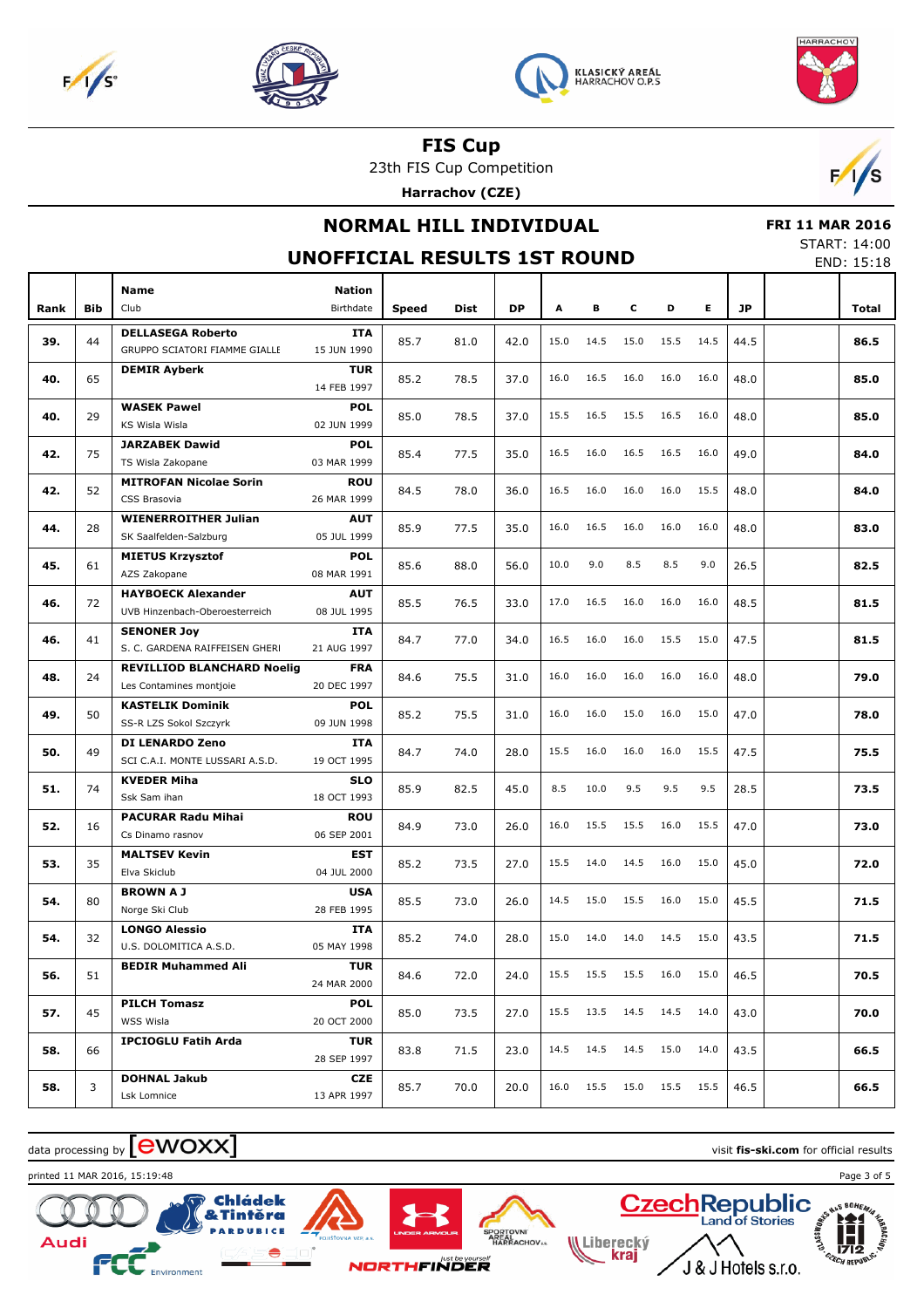







23th FIS Cup Competition

**Harrachov (CZE)**



## **NORMAL HILL INDIVIDUAL**

### **FRI 11 MAR 2016**

**UNOFFICIAL RESULTS 1ST ROUND**

START: 14:00 END: 15:18

|      |              | <b>Name</b>                                      | <b>Nation</b>             |              |             |           |      |      |      |      |      |           |       |
|------|--------------|--------------------------------------------------|---------------------------|--------------|-------------|-----------|------|------|------|------|------|-----------|-------|
| Rank | <b>Bib</b>   | Club                                             | Birthdate                 | <b>Speed</b> | <b>Dist</b> | <b>DP</b> | A    | в    | c    | D    | Е    | <b>JP</b> | Total |
|      |              | <b>CERNY Filip</b>                               | <b>CZE</b>                |              |             |           |      |      |      |      |      |           |       |
| 60.  | 2            | Sk Jested Liberec                                | 13 NOV 1997               | 84.6         | 69.5        | 19.0      | 17.5 | 15.5 | 15.0 | 15.0 | 15.5 | 46.0      | 65.0  |
|      |              | SIMITCHIYSKI Krasimir                            | <b>BUL</b>                |              |             |           |      |      |      |      |      |           |       |
| 61.  | 37           | Sk Rilski ski skachach                           | 26 JUL 2000               | 84.1         | 69.0        | 18.0      | 16.0 | 15.0 | 15.5 | 15.5 | 15.5 | 46.5      | 64.5  |
|      |              | <b>FARKAS Hunor</b>                              | <b>ROU</b>                |              |             |           |      |      |      |      |      |           |       |
| 61.  | 11           | Cs Dinamo                                        | 18 SEP 2001               | 85.0         | 70.0        | 20.0      | 15.5 | 14.5 | 14.5 | 17.0 | 14.5 | 44.5      | 64.5  |
| 61.  | $\mathbf{1}$ | <b>BARTOS David</b>                              | <b>CZE</b>                | 85.1         | 70.5        | 21.0      | 14.5 | 14.5 | 14.0 | 14.5 | 14.5 | 43.5      | 64.5  |
|      |              | Tj Desna                                         | 13 JUN 1994               |              |             |           |      |      |      |      |      |           |       |
| 64.  | 26           | <b>LASOTA Damian</b>                             | <b>CZE</b>                | 85.2         | 69.5        | 19.0      | 15.0 | 14.0 | 14.5 | 14.5 | 14.5 | 43.5      | 62.5  |
|      |              | TJ Trinec                                        | 11 MAY 1997               |              |             |           |      |      |      |      |      |           |       |
| 64.  | 13           | <b>RUUKEL Kenno</b>                              | <b>EST</b>                | 84.8         | 68.0        | 16.0      | 15.5 | 15.5 | 15.5 | 15.5 | 15.5 | 46.5      | 62.5  |
|      |              | Pohjakotkas-Otepaa                               | 25 DEC 1997               |              |             |           |      |      |      |      |      |           |       |
| 66.  | 18           | <b>CACINA Daniel Andrei</b>                      | <b>ROU</b>                | 83.3         | 68.5        | 17.0      | 14.5 | 14.5 | 15.0 | 15.0 | 15.0 | 44.5      | 61.5  |
|      |              | Cs Dinamo rasnov                                 | 17 OCT 2001               |              |             |           |      |      |      |      |      |           |       |
| 67.  | 38           | <b>ROCH DUPLAND Thomas</b>                       | <b>FRA</b>                | 84.8         | 67.0        | 14.0      | 14.0 | 13.5 | 13.5 | 14.0 | 13.0 | 41.0      | 55.0  |
|      |              | Saint Gervais                                    | 03 FEB 1996               |              |             |           |      |      |      |      |      |           |       |
| 67.  | 21           | <b>FELDOREANU Andrei</b>                         | <b>ROU</b>                | 84.7         | 65.5        | 11.0      | 15.0 | 14.5 | 14.5 | 15.0 | 14.5 | 44.0      | 55.0  |
|      |              | Acs Sacele                                       | 13 APR 2000               |              |             |           |      |      |      |      |      |           |       |
| 67.  | 20           | <b>SPULBER Mihnea Alexandru</b>                  | <b>ROU</b>                | 84.1         | 66.0        | 12.0      | 14.5 | 13.5 | 14.0 | 14.5 | 14.5 | 43.0      | 55.0  |
|      |              | Acs Sacele                                       | 11 DEC 2000               |              |             |           |      |      |      |      |      |           |       |
| 70.  | 5            | <b>HACEK Vit</b>                                 | <b>CZE</b>                | 84.2         | 67.0        | 14.0      | 14.5 | 13.5 | 14.0 | 13.0 | 13.0 | 40.5      | 54.5  |
|      |              |                                                  | 28 JUN 1994               |              |             |           |      |      |      |      |      |           |       |
| 71.  | 10           | <b>SLAVIK Frantisek</b>                          | <b>CZE</b>                | 84.9         | 64.0        | 8.0       | 14.5 | 15.0 | 15.0 | 15.5 | 15.0 | 45.0      | 53.0  |
|      |              | Tj Dukla liberec                                 | 24 MAY 1998               |              |             |           |      |      |      |      |      |           |       |
| 71.  | 9            | <b>SELCER Radek</b><br>Tj Frenstat pod radhostem | <b>CZE</b><br>10 AUG 2001 | 84.1         | 64.0        | 8.0       | 14.5 | 15.5 | 15.0 | 15.5 | 14.5 | 45.0      | 53.0  |
|      |              | <b>ARDELEAN Paul Gabriel</b>                     | <b>ROU</b>                |              |             |           |      |      |      |      |      |           |       |
| 73.  | 23           | Css Dinamo rasnov                                | 03 SEP 1999               | 84.7         | 64.5        | 9.0       | 14.5 | 13.0 | 13.5 | 14.0 | 13.5 | 41.0      | 50.0  |
|      |              | <b>RYDL Radek</b>                                | <b>CZE</b>                |              |             |           |      |      |      |      |      |           |       |
| 74.  | 19           | Ski Klub Harrachov                               | 15 JUL 2001               | 82.3         | 61.5        | 3.0       | 15.5 | 15.5 | 15.0 | 15.0 | 14.5 | 45.5      | 48.5  |
|      |              | YIM Soo-Hyeon                                    | <b>KOR</b>                |              |             |           |      |      |      |      |      |           |       |
| 75.  | 46           |                                                  | 23 JUL 2000               | 83.7         | 61.0        | 2.0       | 15.5 | 15.0 | 15.5 | 15.0 | 14.5 | 45.5      | 47.5  |
|      |              | <b>SCHAALE Max</b>                               | <b>GER</b>                |              |             |           |      |      |      |      |      |           |       |
| 76.  | 12           | SV Zschopau                                      | 05 FEB 1998               | 84.3         | 62.0        | 4.0       | 13.5 | 13.5 | 13.0 | 14.0 | 12.5 | 40.0      | 44.0  |
|      |              | <b>SABLATURA Petr</b>                            | <b>CZE</b>                |              |             |           |      |      |      |      |      |           |       |
| 77.  | 8            | Ski Klub harrachov                               | 03 JUL 2001               | 83.5         | 60.5        | 1.0       | 13.5 | 14.0 | 14.0 | 13.5 | 13.0 | 41.0      | 42.0  |
|      |              | <b>VYVIAL Marcel</b>                             | CZE                       |              |             |           |      |      |      |      |      |           |       |
| 78.  | 17           | Tj Frenstat pod radhostem                        | 30 MAY 1999               | 84.2         | 61.5        | 3.0       | 13.5 | 12.5 | 13.0 | 13.0 | 12.0 | 38.5      | 41.5  |
|      |              | <b>RABAUT Guillaume</b>                          | <b>FRA</b>                |              |             |           |      |      |      |      |      |           |       |
| 78.  | 15           | Les Petites roches                               | 14 APR 1997               | 84.5         | 58.5        | $-3.0$    | 15.0 | 15.0 | 15.0 | 14.5 | 14.5 | 44.5      | 41.5  |
|      |              | <b>DOSTAL Stanislav</b>                          | CZE                       |              |             |           |      |      |      |      |      |           |       |
| 80.  | 4            | Ski Klub harrachov                               | 20 APR 1999               | 84.4         | 59.5        | $-1.0$    | 14.0 | 13.0 | 13.0 | 13.0 | 12.5 | 39.0      | 38.0  |

#### $\alpha$  data processing by  $\boxed{\text{ewOX}}$

**Chládek Tintěra** i di

printed 11 MAR 2016, 15:19:48 Page 4 of 5





**PORTOVNI<br>AREAL<br>HARRACHOV.**